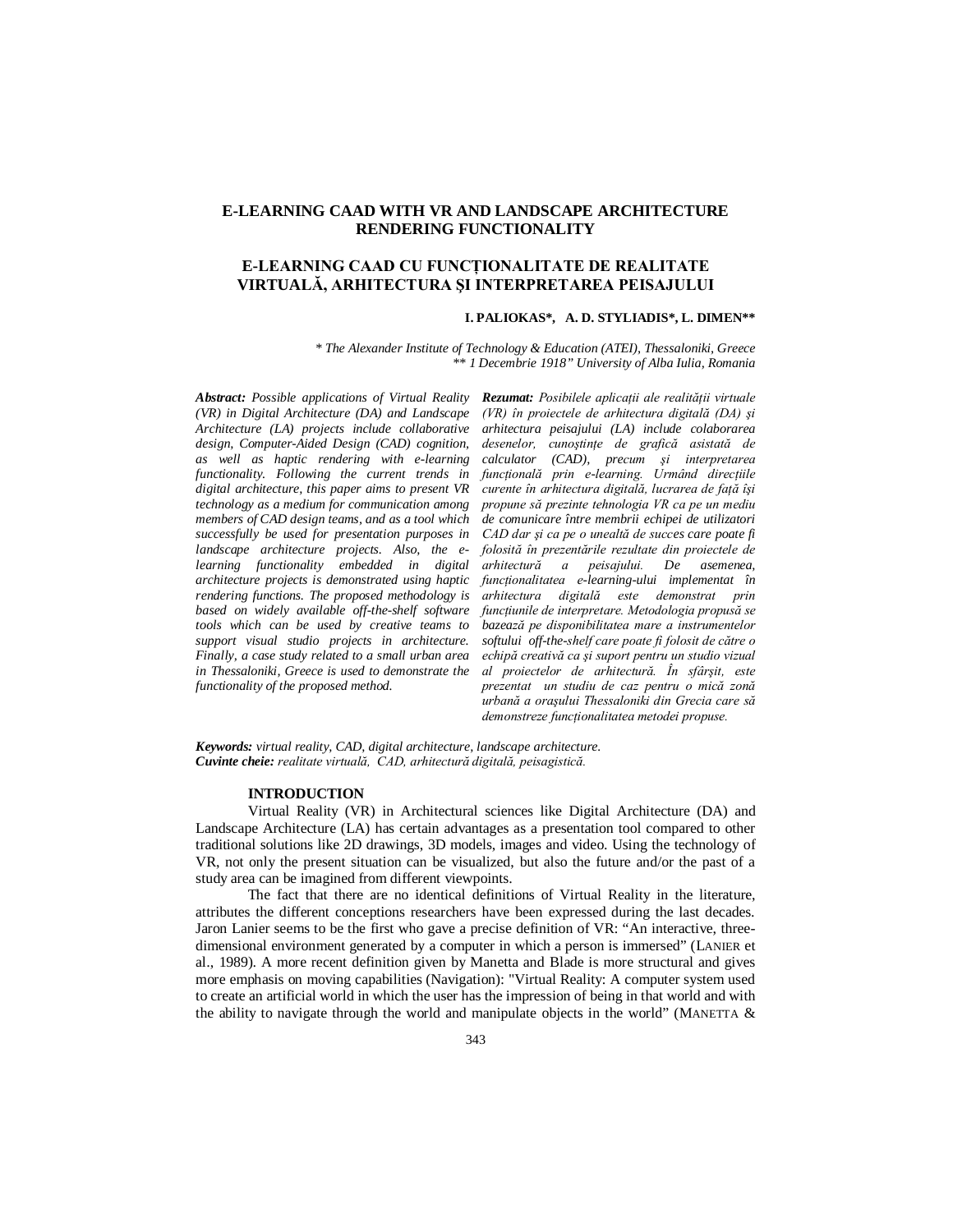BLADE, 1995). The underlying hypothesis is that the necessary prerequisite for a system to be considered as a virtual reality application is free, physical navigation by the user in a threedimensional environment generated by a computer and also interaction between user and environment.

Apart from the search for satisfactory definitions, it is found that not all VR applications are necessarily associated with the use of expensive equipment such as gloves, Head-Mounted Displays (HMD) and body suits. These applications are called Desktop VR. On the other hand, fully immersive applications allow users to become integrated into a virtual world with almost all human senses activated but they have high cost of maintenance

#### **MATERIALS AND METHOD**

### *VR in Landscape Architecture: Methodology*

Designing and planning a virtual Landscape Architecture scene is a complicated task, especially if it is taken into account the fact that the members of the design team can be spatially separated. The current project, as any other in this field, is not only a drafting piece of work. It deals with the standard Landscape Architecture methodology, the collection and management of digital and in-print material, database and VRML source code development. The study of 3-D scenery modeling and techniques based on digital images, object-oriented graphic databases of 3-D parametric models and geometric/topologic constraints is an active research area (STYLIADIS et. al., 2003; STYLIADIS, VASSILAKOPOULOS, 2005). Other issues the creation team confront are the rendering of the scenes, the architectural complexity of the objects, the perspective representation and the insertion of three dimensional sound. Although there is no standard methodology widely accepted for developers to follow, some basic steps of the methodology followed by this project can be mentioned below.

### *Preparation*

At the beginning, all the available resources (images, drawings, video, texts, interviews, GPS data and topographical maps) of the study area are overviewed in line with the scope of the project. Other important factors like existing physical resources, history and particular characteristics of the study area and the surroundings should be recorded. At the same time, certain urban planning limitations and financial information are taken into account

#### *Software Tools*

The set of software tools finally selected for the design phases of the virtual scene is the outcome of a short research over the Internet about the available software. Important factors for the selection of software tools were:

- The professional potentialities of the software
- The drafting accuracy and the easiness of restoration

- The learning time and effort normally needed by a moderate designer to be able to use the full power of the software

- The existence of VRML/X3D exporter embodied into the CAAD software

- The rendering quality (texture mapping support, lighting effectiveness, reach library of materials, rendering speed)

- The support of compatible file formats for input/output

- The previous knowledge and experience of the creation team

*Information gathering and site analysis*

First, all relevant information is selected, like city plans, maps, aerial photographs, video shootings, etc of the studying area and the surroundings. Also, information is selected regarding the culture, history and the aesthetic resources of the site. Because of the poor quality of the 2D drawings usually obtained from the municipalities, extra measurement sessions are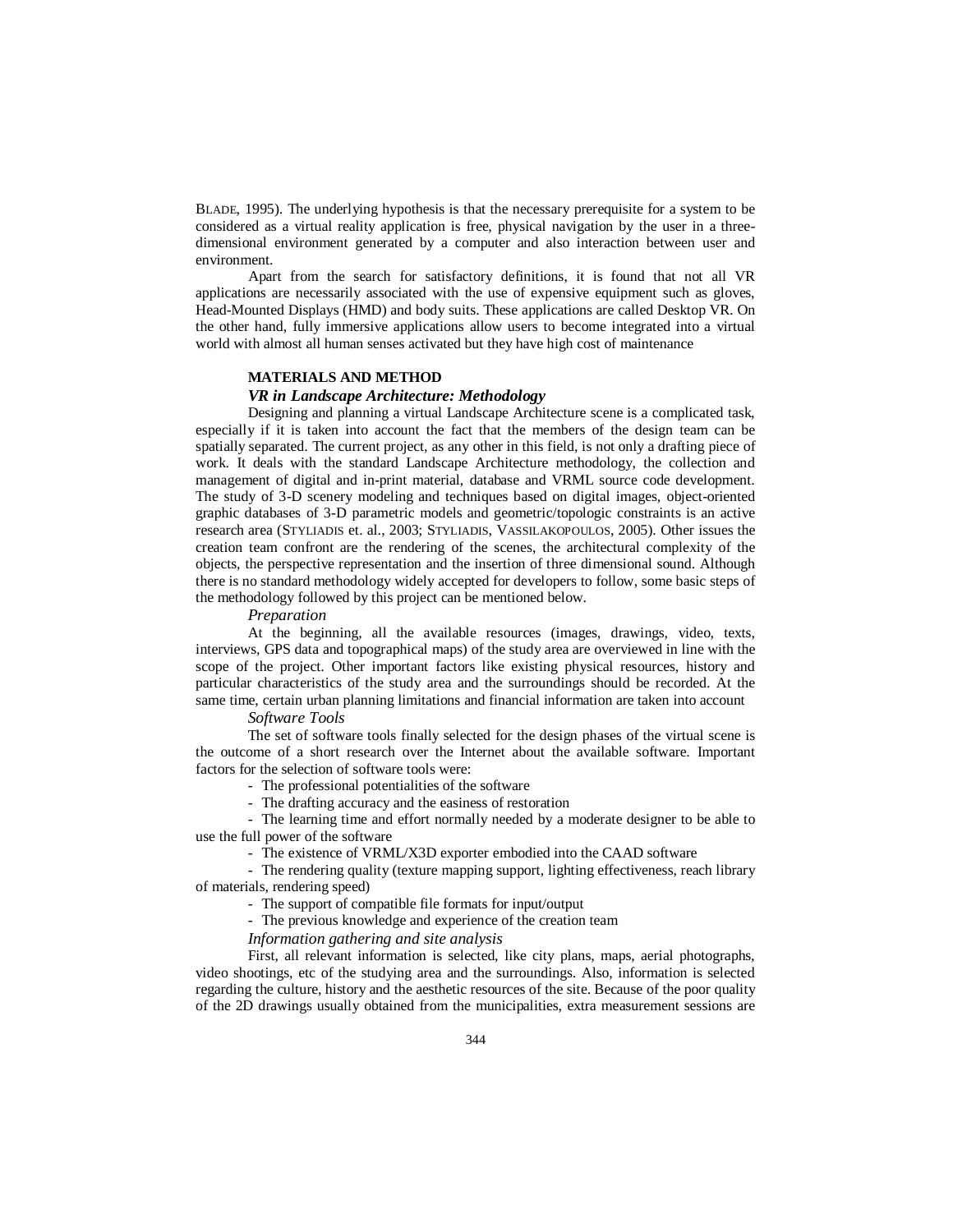imported into the team's schedule. Measurements of street furniture, road widths and existing buildings, monuments, etc took place with conventional instruments. Diagrams about traffic flow, existing planting and space usages are created in 2D. The gathered information is analyzed in relation with the scope of the design, in order to obtain a complete view about the existing conditions of the study area and the achieving goals.

# *Concept planning*

Concept planning is a process which is characterized by collaboration and creativity.

Solutions are provided through exchange of ideas among members of the creation team, clients and other participants. The solutions are evaluated in order to choose the most appropriate ones. Concept planning is not totally isolated from drafting processes; rather it is more like a circle process among those two phases.

*Drafting Process – (Scene development and LOD Issues)*

Every virtual landscape environment that is designed has one or more scenes. A scene can be a room, a park, a building, or a whole city. The shape, size, material, position and orientation of 3D objects is important considering architectural concepts like unity, rhythm, proportion and symmetry (LAMMEREN et al., 2002) and aesthetic consistency. By breaking down the whole scene into separate 3D components make possible to have the necessary flexibility of major alterations during all phases of the creation.

During drafting phase, CAD software found on the market is used to construct the imaginary or existing architectural elements. In case of existing buildings, feasible methods like 3D reconstructing from digital images using geometric constraints can be used to obtain the VRML solid (exterior only) model of the building (HEUVEL, 2003). Today improvements in sensor technology allow the acquisition of high quality digital images (Kazakeviciute et al., 2005) for texture extracting and use in 3d Models.

As stated before, information Intensity deals with the level of detail (LOD) and this affects the quality of the presentation. Usually, a lot of rotations and translations can overload a computer system. To control the overload conditions, in order to keep the frame rate of the final display high, each 3d object with complicate geometry is represented in the scene with different LOD, depending on the avatar proximity. As an example, consider the trash can 3d model. Initially it is loaded into the scene as a simple box, since details cannot be viewed from long distances. By the user proximity (triggering proximity sensor), this object is replaced by the maximum LOD 3d object, showing the trash can in maximum detail (see fig.1).



Figure 1. Example of an object with 2 levels of detail: Simple geometry with minimum LOD (left), original object in wireframe (center), object with maximum LOD (right).

In some occasions (massive and complicated objects) various levels of detail are defined for given geometries. Browsers, or stand alone vrml players, automatically choose the appropriate LOD level based on a set of predefined distances between object and avatar. The simple algorithm which chooses the most appropriate LOD for a given object at any time during navigation is based on the formula (Web 3D Consortium, 2004):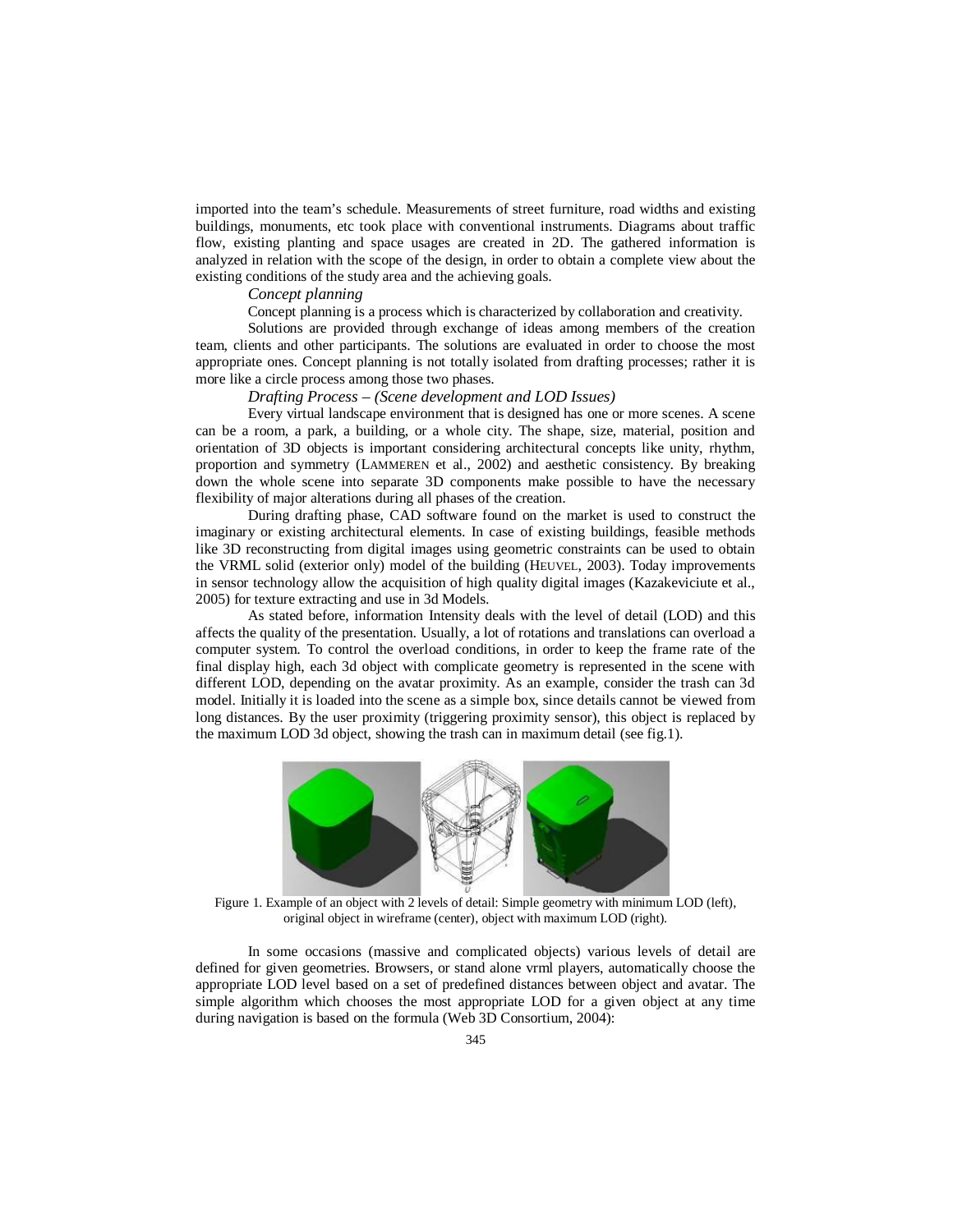$$
LOD(l) = \begin{cases} LOD_{o}, if l < R_{o} \\ LOD_{i+1}, if R_{i} <= l < R_{i+1}, for -1 < i < n-1 \\ LOD_{n-1}, if l >= R_{n-1} \end{cases}
$$

where,

LOD(l): winner LOD

 $\text{LOD}_0$ ,  $\text{LOD}_1$ ,  $\text{LOD}_2$ , ...,  $\text{LOD}_{n-1}$ : n values (object instances of various  $\text{LOD}$ )  $R_0, R_1, R_2, \ldots, R_{n-1}$ : ranges which partition the domain from 0 to infinity. l: avatar's distance to object

#### *VR in Landscape Architecture: An Application Example*

For the reader's convenience, the study area of the application example is a 75x93 m2 located in front of the historic port of Thessaloniki and currently is used as a parking area. The starting point of the design process is the 2D drafting of the basic concept of the area (see fig.4 & 5a,b) including planting, business and sport activities, existing elements and park furniture.



Figure 4. A basic concept plan of the recreation area.

The case study presented below was mostly engineered using the 3D-Studio Max (Autodesk Inc) software package, while parts of it were drafted with AutoCAD 2006 (Autodesk Inc) and imported into the main scene as external files. The original 3D model was enriched with VRML scripting code and finally exported as a wrl file capable of reproduction in widely used browsers.

VRML plug-in players implement a Graphical User Interface (GUI) for navigation through the virtual scenes and for applying operations on the 3D objects. After having tested and evaluated several plug-in players for VRML, it was the Cortona (Parallel Graphics) which was finally selected as one of the most appropriate for the popular browsers Internet Explorer and Mozilla Firefox.

In addition to the starting viewpoint (camera), a set of additional cameras are imported into the scene. Camera nodes in VRML define exact positions from which to view a scene and some of their parameters can give effects like special effect lens (fish-eye). Another used effect was the linear fog to give to the overall scene a better depth of perception.

Because the output file sizes an exceeded the expected, the Win-gz (copyrighted by Bob Crispen) or similar compression utilities can be used to compress the original file with very satisfactory compression rates. The small file sizes keep the download time short even at a moderate bandwidth.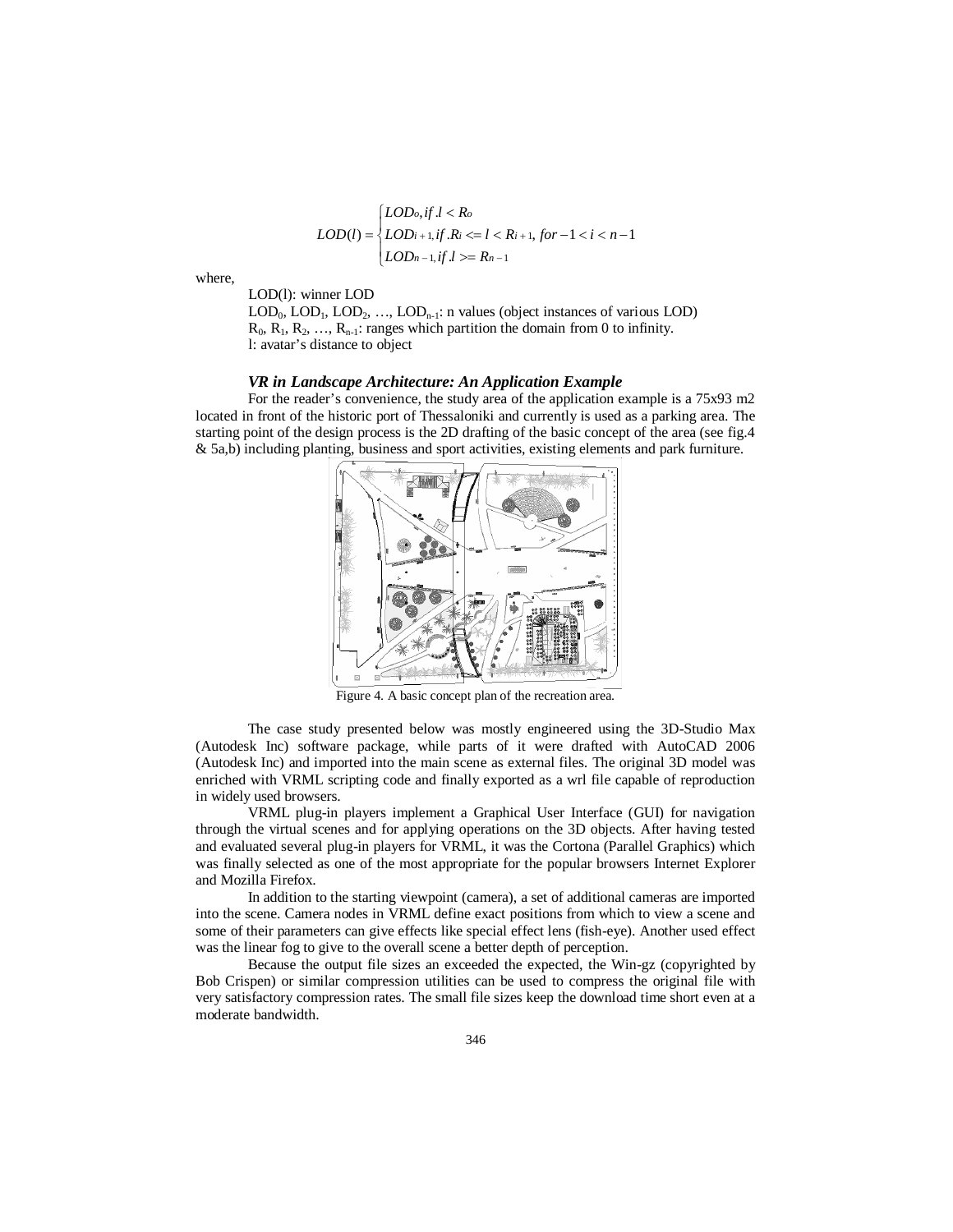

Figure 5. (a) 3D model of the proposed concept plan (3d scene) (b) Study area (before-after).

Taking into consideration that the typical target audience of VR landscape architecture projects is composed by people with at least basic computer skills, a set of system variables was initially set. Those system variables include viewpoints (cameras), navigation adjustments, speed and collision detection regulations. Advance users can change those values at a later time (navigation/execution time).

After a few cycles of execution tests in web browsers, few more adjustments can be made to ensure the efficient interpretation. Four digits of precision are selected for projection of the geometry and 15-20 frames per second are considered satisfactory to achieve a realistic as well as a comfortable navigation, given the total size and complication of the scene.

### **RESULTS AND DISCUSSION**

VR functionality has been an area of increasing research especially in architecture related fields where visualization has a huge effect. VR is both an artistic and a scientific language that can be used during creation, presentation and checking processes. Also, it can be used as a tool to offer real prospect for learner participation in educational activities related to CAD and virtual studio projects.

The methodology presented in here, followed by an application example, illustrated how desktop VR technology can address the challenges to experiment with scenes in real visualized projects. More efficient user control and management of scene parameters is desirable for the future. In such a system students could locally modify values of variables in real time. The possibility to change 3d model appearance and behaviour on demand, or study the dynamic alteration of the whole scene over time/seasonal parameters is the fourth dimension in addition to the haptic rendering functionality. It will be possible for learners/designers to dynamically retrieve the geometry and texture of planting from a floral database. Given the time and GPS global position of the study area, the examination of lighting conditions (artificial lighting and sun) during morning, midday, afternoon and night could be possible at run time.



Figure 6. (a) Human-scale exploration (walk) to study lighting conditions (here manually adjusted at design time).

New methods are invented to take advantage of the VR technology. In order to choose between competitive ideas, VR technology and haptic rendering functionality made possible to locate advantages and disadvantages, strong and weak points of the concept plans. Also it